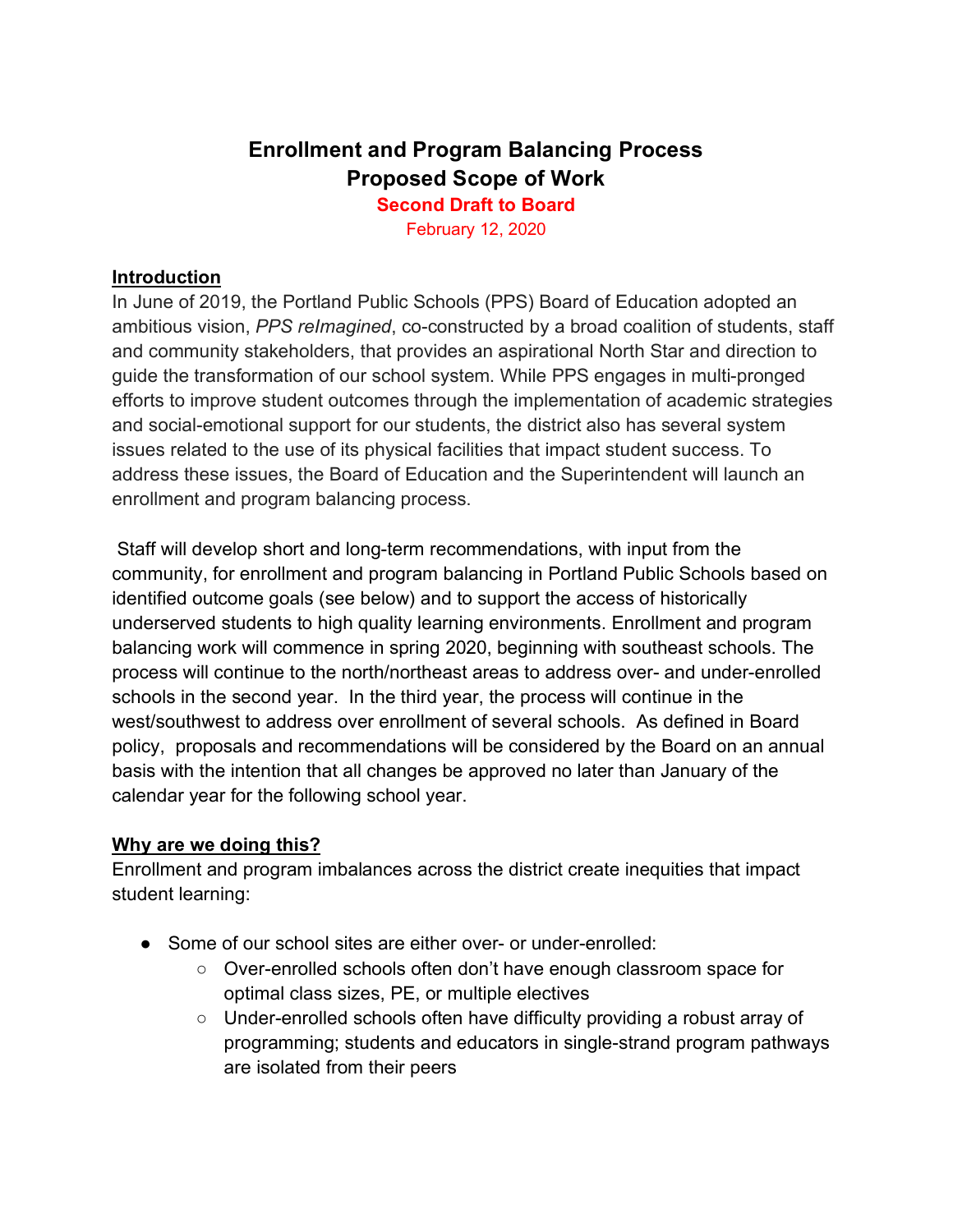- Having programs co-located in a building often leads to isolation and programmatic inequities
- The ACCESS program was relocated and divided into two separate campuses and needs to be reunited and resituated.
- A new middle school is opening in 2021; we need to identify itsfeeder pattern and engaged the school communities that may be potentially reconfigured from K-8's to  $K-5$ 's.
- A full continuum of special education services does not currently exist within each regional cluster with complete pathways and related supports.

Because we are inefficiently using facilities, we are addressing these problems by using scarce resources that would otherwise be available for direct student services.

### **Why now?**

Enrollment imbalances have been recognized as problematic in PPS for many years, with multiple community processes over the last decade. While some adjustments were accomplished, problem areas still exist. The immediate impetus for re-starting this work is the opening of Kellogg Middle School in August 2021. In order to have a smooth transition for students, families, and educators, we will need to determine Kellogg's feeder pattern by January 2021. More broadly, we are committed to addressing the problems identified above to better serve our students.

## **Core Values**

This process is grounded in our core values--ethical principles established in the development of our community-informed vision for the future of PPS:

- Students at the Center
- Racial Equity and Social **Justice**
- Honesty and Integrity
- Excellence
- Respect
- Relationships
- Creativity and Innovation
- Partnerships and **Collaboration**
- Grounded in the Spirit of Portland
- Joyful Learning and Leadership

## **Outcome Goals**

The District's enrollment and program balancing goals to optimize student learning are:

● **Optimize the Use of Facilities** to enhance learning environments for all students. PPS wants to be a good steward of public assets and phase out portable classrooms when possible to create connected, safer schools.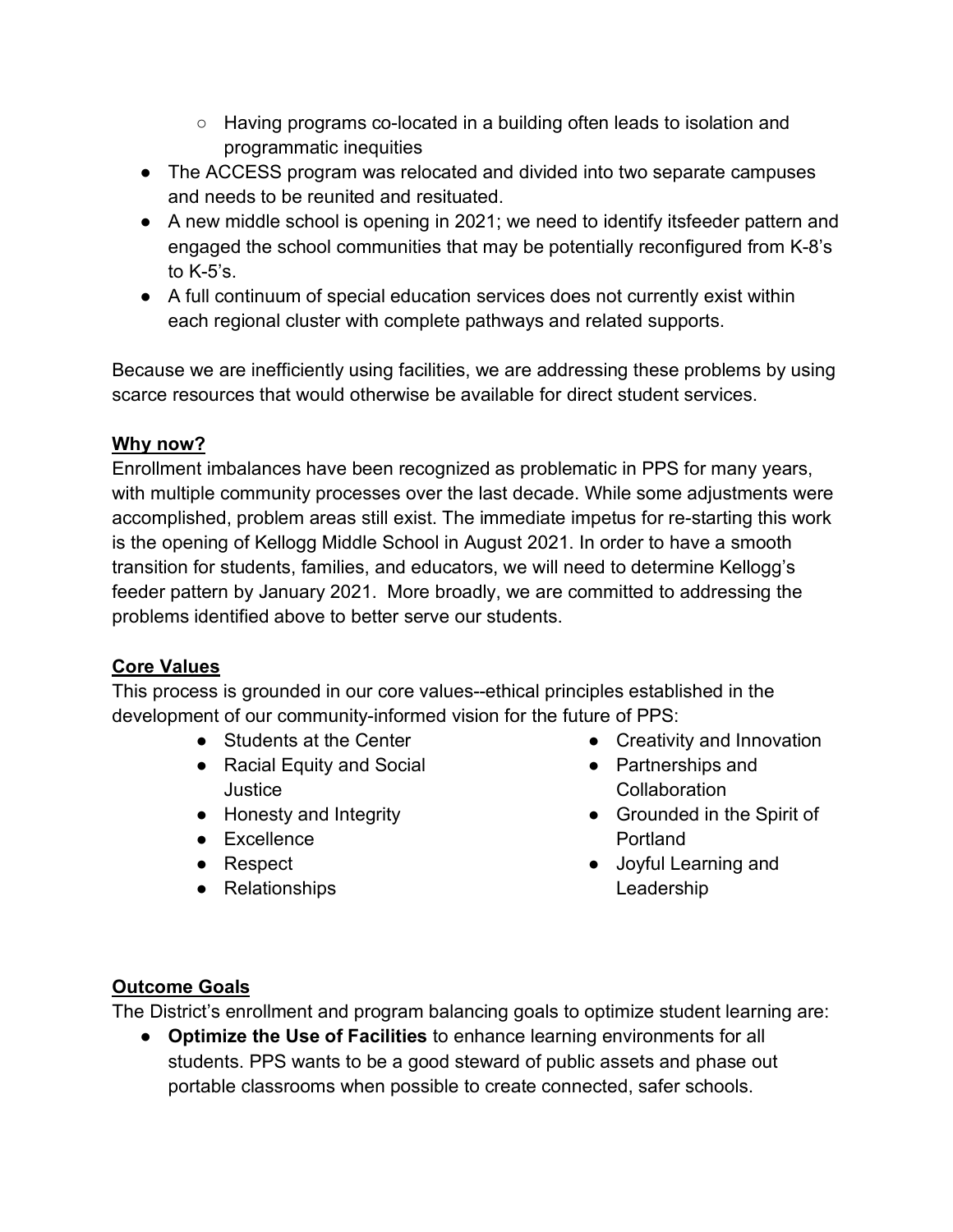- **Support Equitable Programming** to improve the student experience across all grade levels, and particularly in middle grades. This process will support continued educational program redesign at the middle grade levels, to include reconfiguration of identified K-8 neighborhood schools to K-5 elementary schools and creating new comprehensive middle schools while maintaining regional K-8 school options to support program pathway continuity (for example, Dual Language Immersion pathways).
- **Minimize Program Co-Locations** to create fewer shared facilities and colocated programs at K-5, K-8, and 6-8 schools

### **Approach and Sequence of Work**

- **1. Data-Informed District-Wide Plan** In order to maintain equitable and fiscally sustainable schools, school districts should have a process in place that allows timely adjustments to population shifts on a regular basis. Since PPS has not had such a mechanism for many years, numerous imbalances have accumulated across the district. Data show that students' ability to thrive is challenged when there are schools across the district experiencing enrollment and program imbalances. Strategies that emerge to address these imbalances in PPS will be informed by a robust data analysis inclusive of multiple data sources. PPS will be transparent about the sources of data, as well as our analysis and utilization of the Racial Equity and Social Justice (RESJ) lens to inform decision making. The analysis will consider student demographics race/ethnicity, social economic status, special education, and English language learners. PPS also aspires to provide opportunities to enhance data literacy within our community in order to build our collective capacity and develop a shared analysis.
- **2. Phased Implementation Plan Using Regional Approach/Focus** While the master plan will use a district-wide perspective, its implementation will occur in phases over the next several years. PPS recognizes the unique neighborhood and geographic contexts in which our students live and our schools and programs are located. Since understanding and responding to local conditions requires some intensive work, our phased approach will address identified problem areas, while being mindful of the larger district context. Staff will begin with resolving multiple issues in the Southeast region. The most immediate task is identifying the schools that will feed into the new Kellogg Middle School that will be opening in August 2021. At the same time, we will need to prepare for opening a second middle school in the region within the next few years and resolving severe overcrowding at Bridger. As the district-wide plan identifies other regions experiencing imbalances, additional phased work will be added.